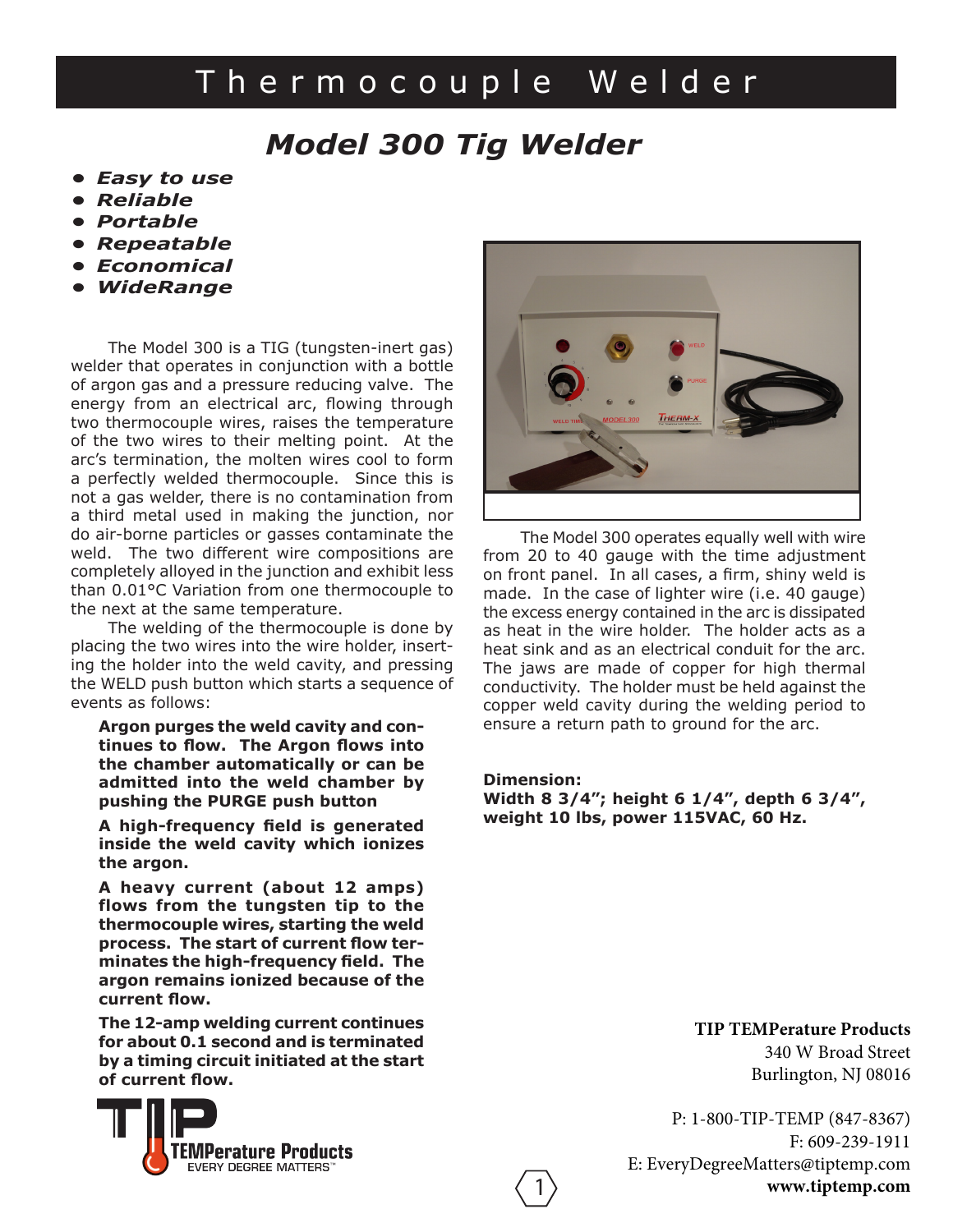## Thermocouple Welder

**EASY-TO-USE RELIABILITY PORTABILITY ECONOMY WIDE RANGE**

Single push button operation for a wide range of wire sizes Produces high integrity TIG welds Light-weight welder weighs just 10 pounds Special preparation of wire not required prior to welding Welds wire sizes from 40 to 20 AWG

### **INSTALLATION**

Connect a pressure regulator to the bottle of argon and use an argon hose of the appropriate length to connect the valve to the welder.

Pressure at the welder should be set at 2 to 3 psi. The line cord simply connects to 115v, 60Hz power . The instrument is equipped with a 15 a-250V fuse.

### **OPERATION**

The wires to be welded are stripped and placed in the holder so that the bare wires are in contact with each other and the copper jaws of the holder. Allow the bare wires to protrude about two diameters (for 20 gauge about .064 to .090). The amount of wire protruding will determine the final size of the welded junction.







For 20 gauge wire the welding electrode should be set so that it is .050" away from the end of the wires. This can be reduced slightly for smaller wire. This adjustment is not critical. The depth gage is provided to set this dimension.

Place the holder in the weld cavity making certain that the copper jaws are in contact with the ridge inside the cavity. Push the "purge" button for about one second to clear the oxygen before each welding session. Pushing the "weld" button starts the weld-ing cycle which the timers will automatically terminate.

The timing should be set to the minimum weld time which produces a satisfactory weld. This is not critical as the holder acts as a heat sink to limit the weld.

**TIP TEMPerature Products**

340 W Broad Street Burlington, NJ 08016

P: 1-800-TIP-TEMP (847-8367) F: 609-239-1911 E: EveryDegreeMatters@tiptemp.com 2 **www.tiptemp.com**

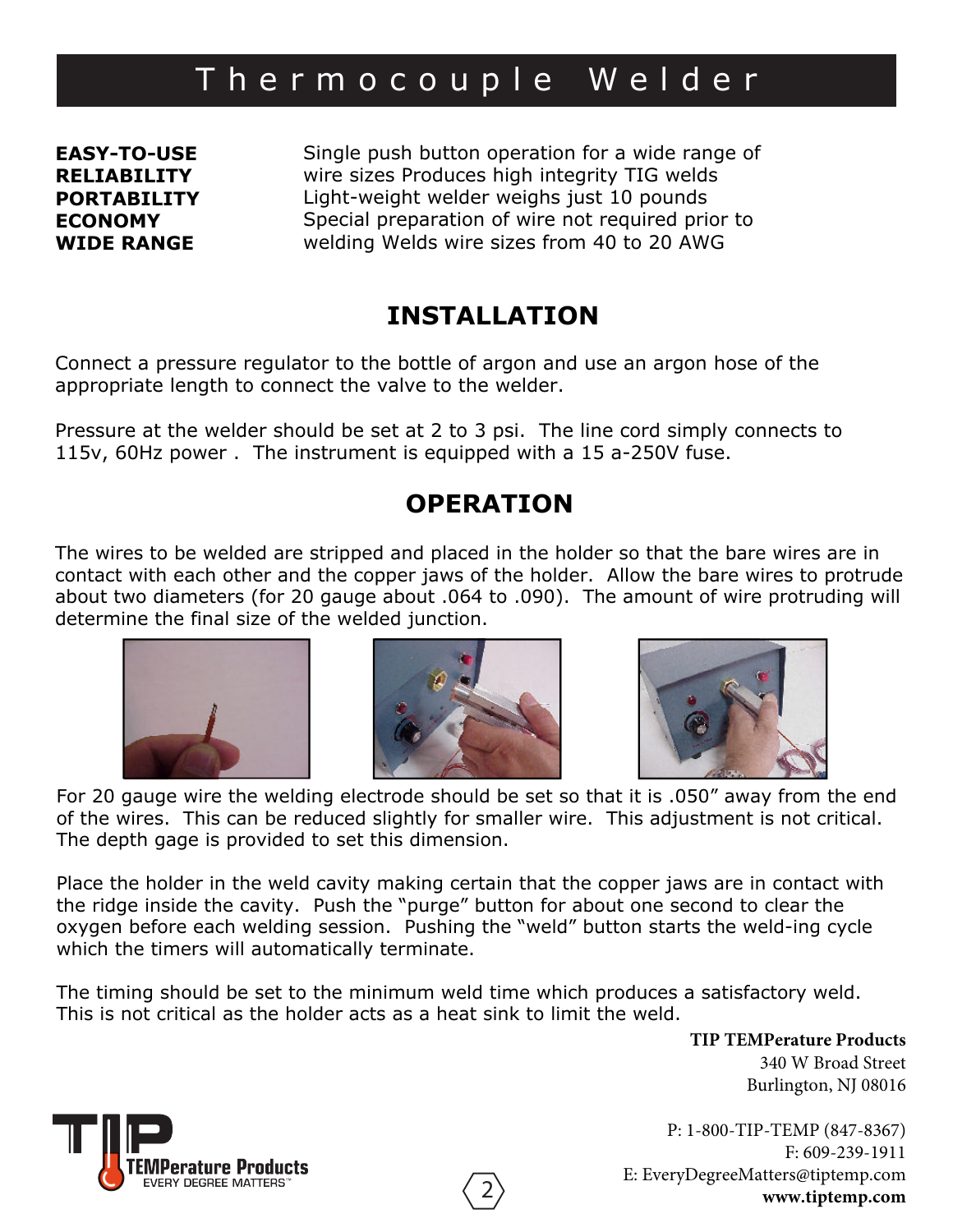#### **MODEL 300 THERMOCOUPLE WELDER**

### **ELECTRODE ADJUSTMENT**

The rear of the instrument has a knob used to tighten the grip on the tungsten electrode. Rotating the knob counter -clockwise loosens the grip on the tungsten rod so that it can be removed from the front of the instrument using a pair of needle-nose pliers. The tip of the electrode should be clean and shaped into a sharp cone. When re-installing the tungsten electrode, use the depth gage provided to place the tip about .020 inch from the end of a typical pair of thermocouple wires inserted in the wire holder.

### **PRECAUTIONS**

The instrument is safe as long as a finger is not inserted into the weld cavity. The welding current initiates at the welding electrode and travels through the wires to the copper jaws to the welding cavity brass ring. Do not put a finger in this cavity. Insert only the holder that is provided as part of this equipment.

The model 300 thermocouple welder is used in conjunction with bottled argon gas which acts as the purging agent. Argon flows into the weld cavity and drives out oxygen so the welding of the thermocouple can take place in an inert environment.

Argon, inert gas, is not a dangerous substance. Bottled gas, however, is potentially hazardous since it is held in very high pressure. In addition, if large amounts of argon are released in a closed space, the normal atmosphere of 20% oxygen and 80% nitrogen can be driven out. Any personnel in a space where argon is leaking must leave immediately.

A Required safety precaution is to chain the argon bottle to the wall or to a work station so that it cannot fall over. If there are any questions regarding operation or maintenance of the model 300 welder please contact our office.

3

**TIP TEMPerature Products** 340 W Broad Street Burlington, NJ 08016

P: 1-800-TIP-TEMP (847-8367) F: 609-239-1911 E: EveryDegreeMatters@tiptemp.com **www.tiptemp.com**